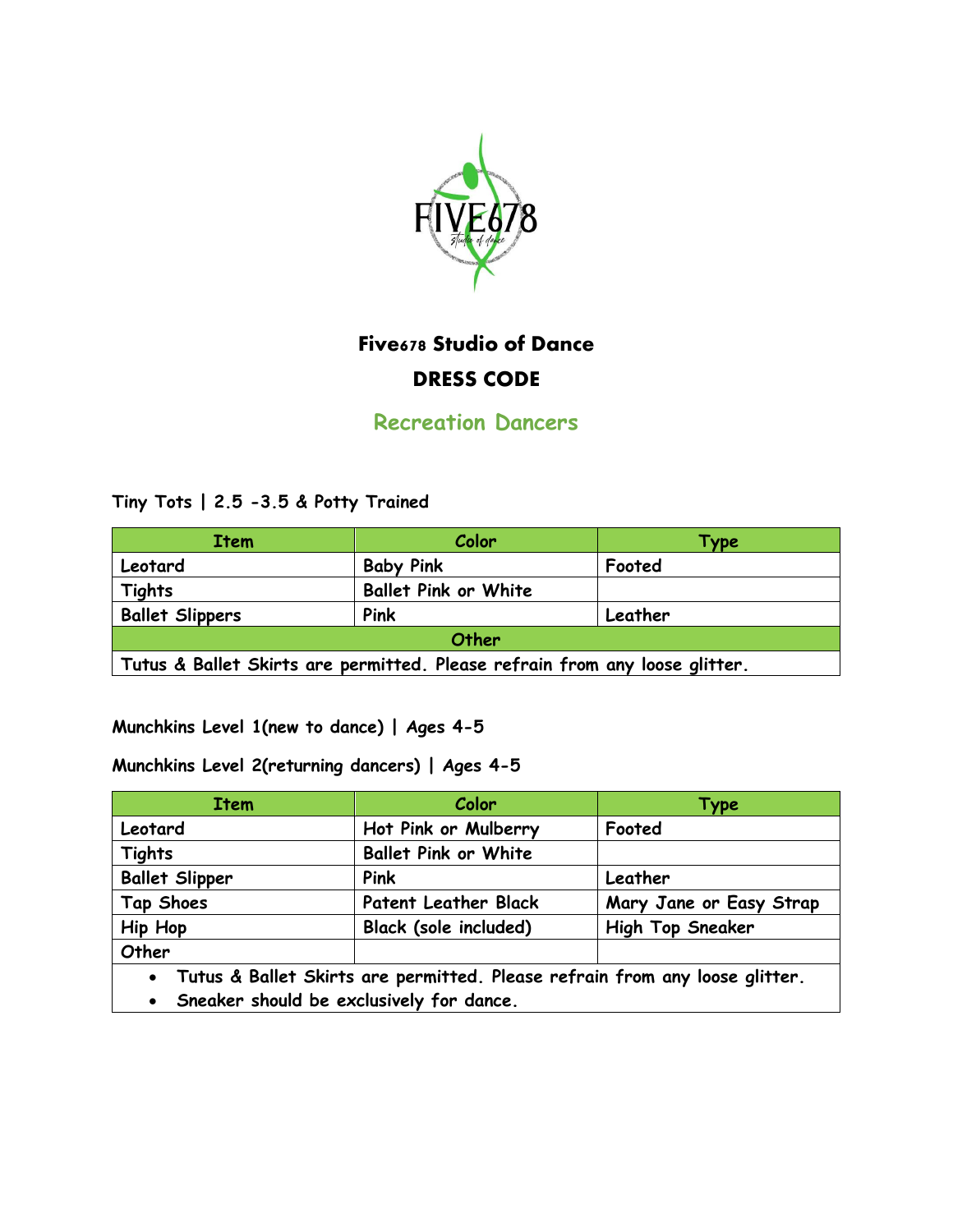## **Petites | Ages 6-8**

| <b>Item</b>                                                                              | Color                         | <b>Type</b>             |
|------------------------------------------------------------------------------------------|-------------------------------|-------------------------|
| Leotard                                                                                  | Purple   Turquoise (Level II) |                         |
| <b>Tights</b>                                                                            | Flesh Tone                    | Footed or Convertible   |
| <b>Ballet Slipper</b>                                                                    | Flesh Tone                    | Canvas                  |
| Tap Shoe                                                                                 | <b>Black</b>                  | Mary Jane               |
| Jazz Slipper                                                                             | <b>Black</b>                  | Leather                 |
| <b>Hip Hop</b>                                                                           | <b>Black (sole included)</b>  | <b>High Top Sneaker</b> |
| Other                                                                                    |                               |                         |
| Tutus & Ballet Skirts are permitted. Please refrain from any loose glitter.<br>$\bullet$ |                               |                         |
| Sneaker should be exclusively for dance.<br>$\bullet$                                    |                               |                         |

## **Youth | Ages 9-11**

| <b>Item</b>                                                                              | Color                        | <b>Type</b>             |
|------------------------------------------------------------------------------------------|------------------------------|-------------------------|
| Leotard                                                                                  | Royal Blue                   |                         |
| <b>Tights</b>                                                                            | Flesh Tone                   | Footed or Convertible   |
| <b>Ballet Slipper</b>                                                                    | Flesh Tone                   | Split Sole Canvas       |
| Tap Shoe                                                                                 | <b>Black</b>                 | Capezio Lace Up         |
| Jazz Slipper                                                                             | <b>Black</b>                 | Leather                 |
| <b>Hip Hop</b>                                                                           | <b>Black (sole included)</b> | <b>High Top Sneaker</b> |
| Other                                                                                    |                              |                         |
| Tutus & Ballet Skirts are permitted. Please refrain from any loose glitter.<br>$\bullet$ |                              |                         |
| Sneaker should be exclusively for dance.<br>$\bullet$                                    |                              |                         |

### **Teen | Ages 12+**

| <b>Item</b>            | Color                                    | Type                                                                        |
|------------------------|------------------------------------------|-----------------------------------------------------------------------------|
| Leotard                | <b>Burgundy</b>                          |                                                                             |
| <b>Tights</b>          | Flesh Tone                               | Footed or Convertible                                                       |
| <b>Ballet Slipper</b>  | Flesh Tone                               | Split Sole Canvas                                                           |
| Tap Shoe               | <b>Black</b>                             | Capezio Lace Up                                                             |
| Jazz Slipper           | <b>Black</b>                             | Leather                                                                     |
| <b>Hip Hop</b>         | <b>Black (sole included)</b>             | <b>High Top Sneaker</b>                                                     |
| Other                  |                                          |                                                                             |
| $\bullet$<br>$\bullet$ | Sneaker should be exclusively for dance. | Tutus & Ballet Skirts are permitted. Please refrain from any loose glitter. |